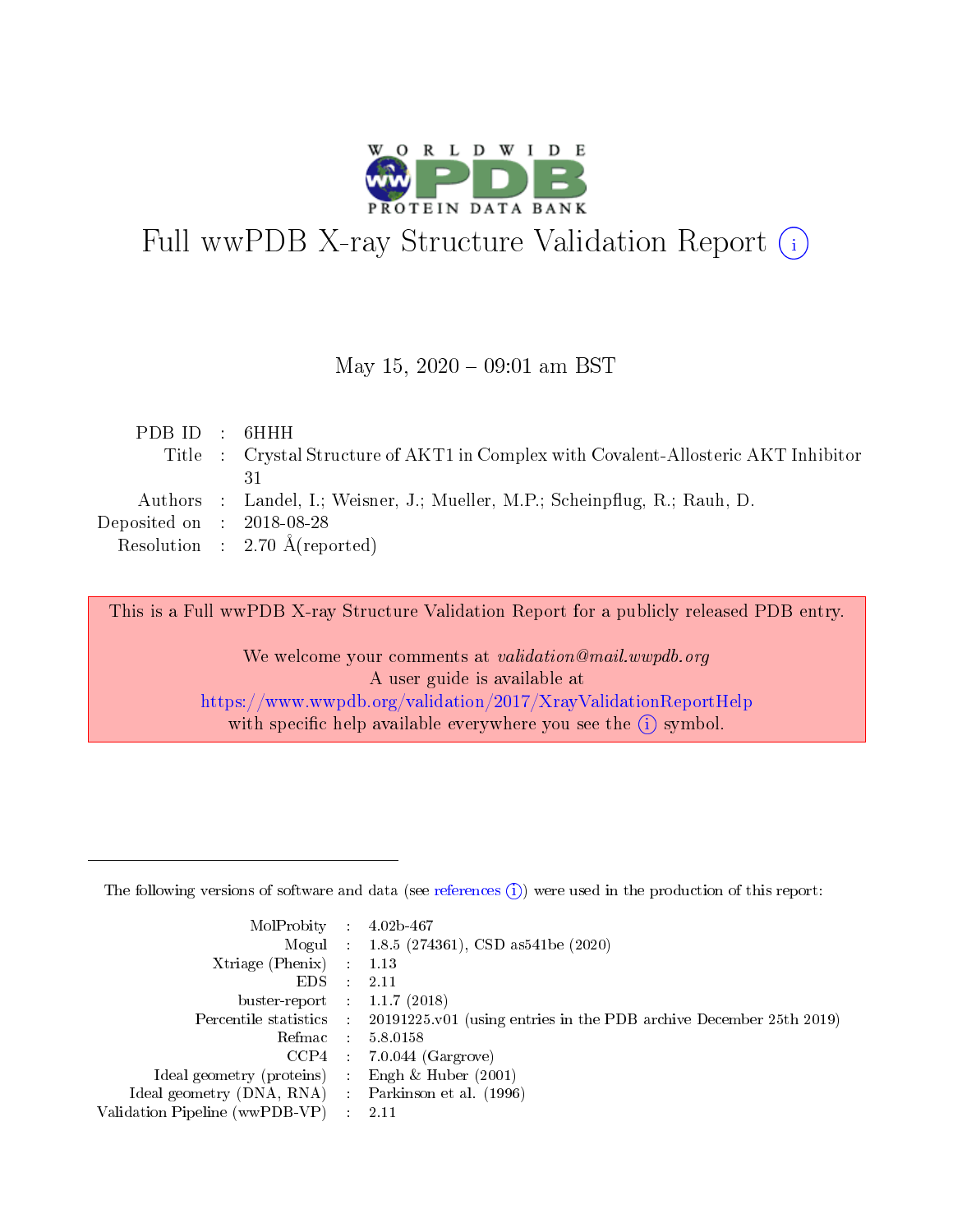## 1 [O](https://www.wwpdb.org/validation/2017/XrayValidationReportHelp#overall_quality)verall quality at a glance  $(i)$

The following experimental techniques were used to determine the structure: X-RAY DIFFRACTION

The reported resolution of this entry is 2.70 Å.

Percentile scores (ranging between 0-100) for global validation metrics of the entry are shown in the following graphic. The table shows the number of entries on which the scores are based.



| Metric                | Whole archive<br>$(\#\mathrm{Entries})$ | Similar resolution<br>$(\#\text{Entries},\,\text{resolution}\,\,\text{range}(\textup{\AA}))$ |  |  |
|-----------------------|-----------------------------------------|----------------------------------------------------------------------------------------------|--|--|
| $R_{free}$            | 130704                                  | 2808 (2.70-2.70)                                                                             |  |  |
| Clashscore            | 141614                                  | $3122(2.70-2.70)$                                                                            |  |  |
| Ramachandran outliers | 138981                                  | $3069(2.70-2.70)$                                                                            |  |  |
| Sidechain outliers    | 138945                                  | 3069 (2.70-2.70)                                                                             |  |  |
| RSRZ outliers         | 127900                                  | $2737(2.70-2.70)$                                                                            |  |  |

The table below summarises the geometric issues observed across the polymeric chains and their fit to the electron density. The red, orange, yellow and green segments on the lower bar indicate the fraction of residues that contain outliers for  $>=3, 2, 1$  and 0 types of geometric quality criteria respectively. A grey segment represents the fraction of residues that are not modelled. The numeric value for each fraction is indicated below the corresponding segment, with a dot representing fractions  $\epsilon=5\%$  The upper red bar (where present) indicates the fraction of residues that have poor fit to the electron density. The numeric value is given above the bar.

| Mol | $\cap$ hain | Length                        | Quality of chain |     |     |
|-----|-------------|-------------------------------|------------------|-----|-----|
|     |             |                               | 6%               |     |     |
|     |             | $\overline{A}$ $\overline{C}$ | 71%              | 14% | 15% |

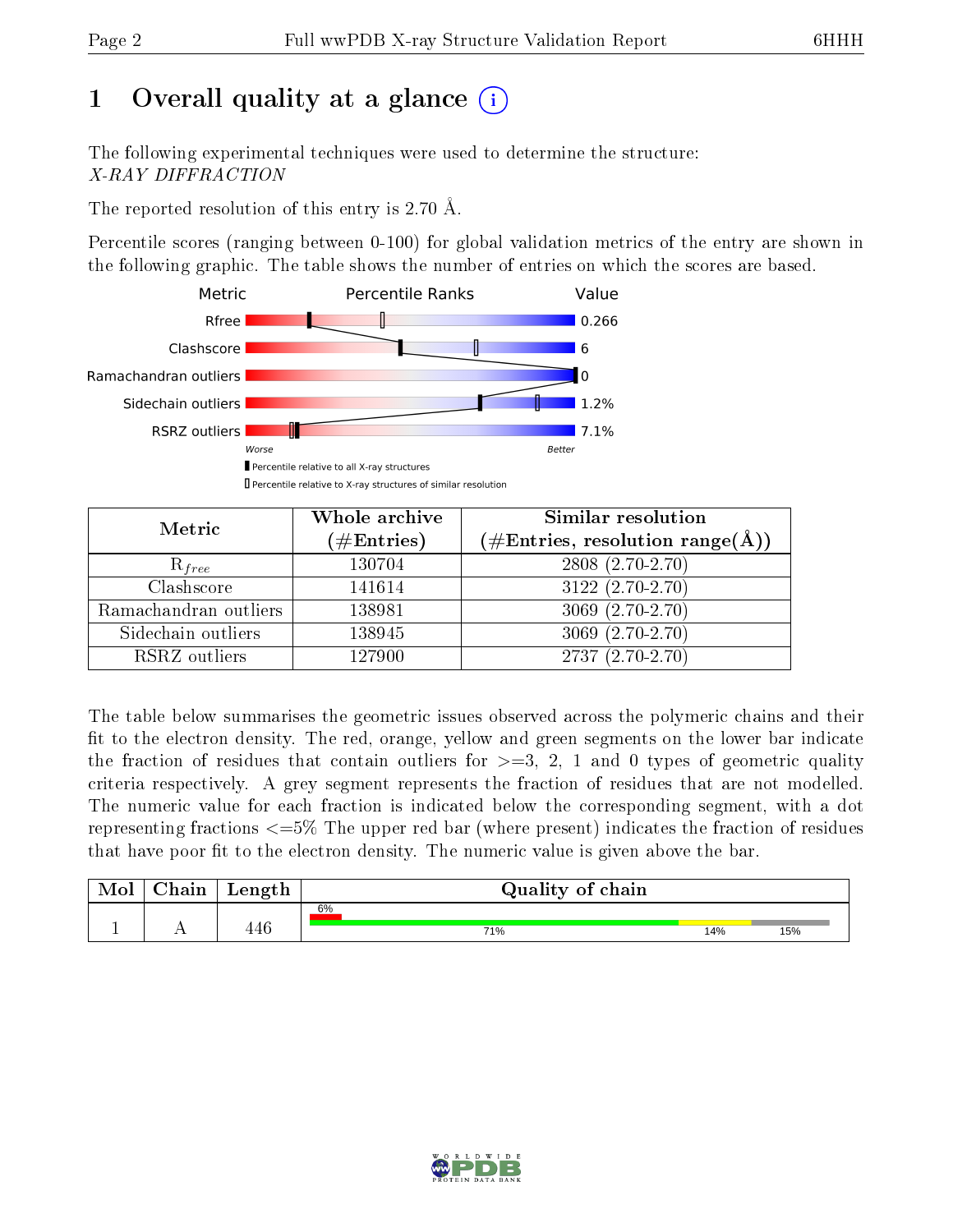# 2 Entry composition  $\left( \cdot \right)$

There are 3 unique types of molecules in this entry. The entry contains 3194 atoms, of which 0 are hydrogens and 0 are deuteriums.

In the tables below, the ZeroOcc column contains the number of atoms modelled with zero occupancy, the AltConf column contains the number of residues with at least one atom in alternate conformation and the Trace column contains the number of residues modelled with at most 2 atoms.

Molecule 1 is a protein called RAC-alpha serine/threonine-protein kinase.

| Mol | Chain Residues | Atoms               |          |  |     | $\mid$ ZeroOcc $\mid$ AltConf $\mid$ Trace |  |  |
|-----|----------------|---------------------|----------|--|-----|--------------------------------------------|--|--|
|     | 379            | $\rm Total$<br>3132 | 2015 538 |  | 564 |                                            |  |  |

There are 4 discrepancies between the modelled and reference sequences:

| Chain |     | Residue   Modelled   Actual |     | Comment                          | Reference  |
|-------|-----|-----------------------------|-----|----------------------------------|------------|
|       |     | GLY                         |     | expression tag                   | UNP P31749 |
|       | 114 | ALA                         | GLU | engineered mutation   UNP P31749 |            |
|       | 115 | ALA                         | GLU | engineered mutation   UNP P31749 |            |
|       | 116 |                             | GLU | engineered mutation   UNP P31749 |            |

• Molecule 2 is  ${N} - [4-[4-(5-oxidanylinder-3-phenyl-6 ${H} - 1,6-naphthyridin-2-y]$ ) phenyl$ ethyl]piperazin-1-yl]phenyl]propanamide (three-letter code: G4Q) (formula:  $C_{34}H_{33}N_{5}O_{2}$ ).



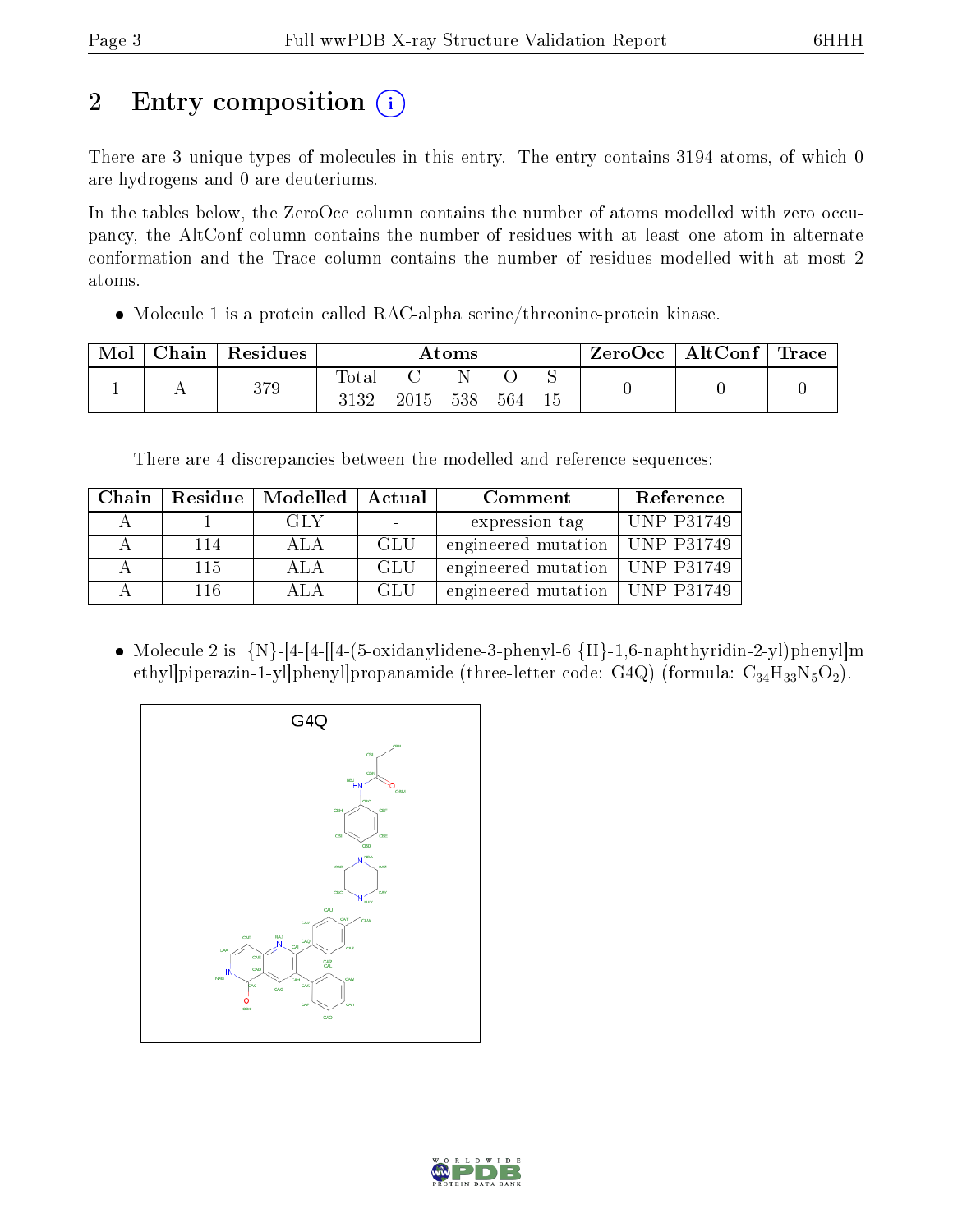|  | $\blacksquare$ Mol $\parallel$ Chain $\parallel$ Residues | Atoms     |    |  | $ZeroOcc \mid AltConf$ |  |
|--|-----------------------------------------------------------|-----------|----|--|------------------------|--|
|  |                                                           | Total C N | 34 |  |                        |  |

 $\bullet\,$  Molecule 3 is water.

|  | Mol $\vert$ Chain $\vert$ Residues $\vert$ | Atoms | $\rm ZeroOcc$   Alt $\rm Conf$ |  |
|--|--------------------------------------------|-------|--------------------------------|--|
|  |                                            | Total |                                |  |

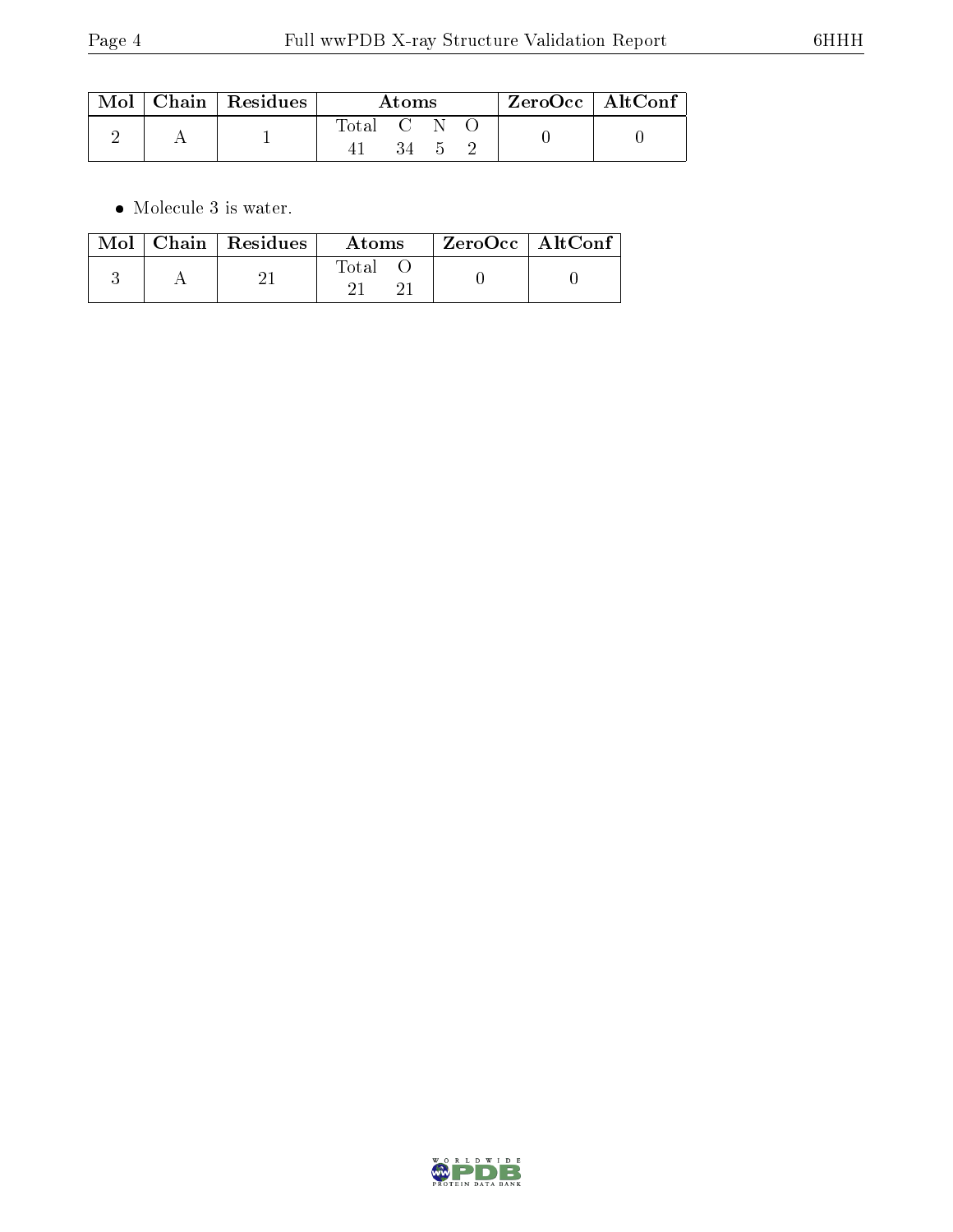## 3 Residue-property plots  $(i)$

These plots are drawn for all protein, RNA and DNA chains in the entry. The first graphic for a chain summarises the proportions of the various outlier classes displayed in the second graphic. The second graphic shows the sequence view annotated by issues in geometry and electron density. Residues are color-coded according to the number of geometric quality criteria for which they contain at least one outlier: green  $= 0$ , yellow  $= 1$ , orange  $= 2$  and red  $= 3$  or more. A red dot above a residue indicates a poor fit to the electron density (RSRZ  $> 2$ ). Stretches of 2 or more consecutive residues without any outlier are shown as a green connector. Residues present in the sample, but not in the model, are shown in grey.



• Molecule 1: RAC-alpha serine/threonine-protein kinase

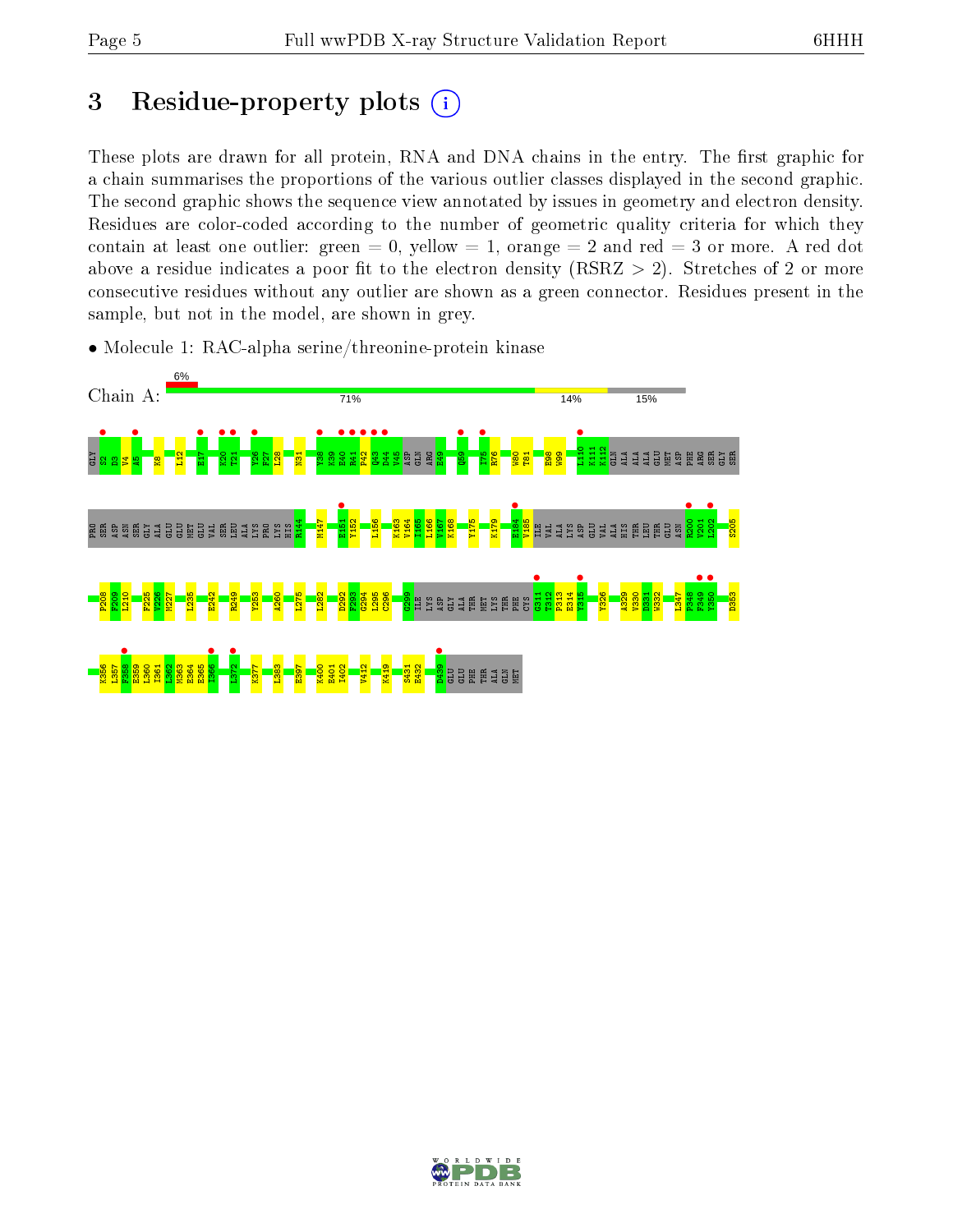# 4 Data and refinement statistics  $(i)$

| Property                                                   | <b>Value</b>                                     | Source     |
|------------------------------------------------------------|--------------------------------------------------|------------|
| Space group                                                | P 21 21 21                                       | Depositor  |
| Cell constants                                             | $70.89\text{\AA}$<br>$70.32\text{\AA}$<br>91.08Å |            |
| a, b, c, $\alpha$ , $\beta$ , $\gamma$                     | $90.00^\circ$<br>$90.00^\circ$<br>$90.00^\circ$  | Depositor  |
| Resolution $(A)$                                           | $45.54 - 2.70$                                   | Depositor  |
|                                                            | $45.54 - 2.70$                                   | <b>EDS</b> |
| % Data completeness                                        | $100.0 (45.54 - 2.70)$                           | Depositor  |
| (in resolution range)                                      | $100.0 (45.54 - 2.70)$                           | <b>EDS</b> |
| $R_{merge}$                                                | 0.07                                             | Depositor  |
| $\mathrm{R}_{sym}$                                         | (Not available)                                  | Depositor  |
| $\langle I/\sigma(I) \rangle^{-1}$                         | 2.16 (at $2.69\text{\AA})$                       | Xtriage    |
| Refinement program                                         | PHENIX 1.9 1692                                  | Depositor  |
|                                                            | $\overline{0.214}$ ,<br>0.266                    | Depositor  |
| $R, R_{free}$                                              | 0.215<br>0.266<br>$\ddot{\phantom{a}}$           | DCC        |
| $R_{free}$ test set                                        | 651 reflections $(5.01\%)$                       | wwPDB-VP   |
| Wilson B-factor $(A^2)$                                    | 72.3                                             | Xtriage    |
| Anisotropy                                                 | 0.539                                            | Xtriage    |
| Bulk solvent $k_{sol}$ (e/Å <sup>3</sup> ), $B_{sol}(A^2)$ | $0.32$ , $58.8\,$                                | <b>EDS</b> |
| $\overline{L}$ -test for twinning <sup>2</sup>             | $< L >$ = 0.49, $< L2$ = 0.32                    | Xtriage    |
| Estimated twinning fraction                                | $0.023$ for k,h,-l                               | Xtriage    |
| $F_o, F_c$ correlation                                     | 0.94                                             | <b>EDS</b> |
| Total number of atoms                                      | 3194                                             | wwPDB-VP   |
| Average B, all atoms $(A^2)$                               | 91.0                                             | wwPDB-VP   |

Xtriage's analysis on translational NCS is as follows: The largest off-origin peak in the Patterson function is  $5.08\%$  of the height of the origin peak. No significant pseudotranslation is detected.

<sup>&</sup>lt;sup>2</sup>Theoretical values of  $\langle |L| \rangle$ ,  $\langle L^2 \rangle$  for acentric reflections are 0.5, 0.333 respectively for untwinned datasets, and 0.375, 0.2 for perfectly twinned datasets.



<span id="page-5-1"></span><span id="page-5-0"></span><sup>1</sup> Intensities estimated from amplitudes.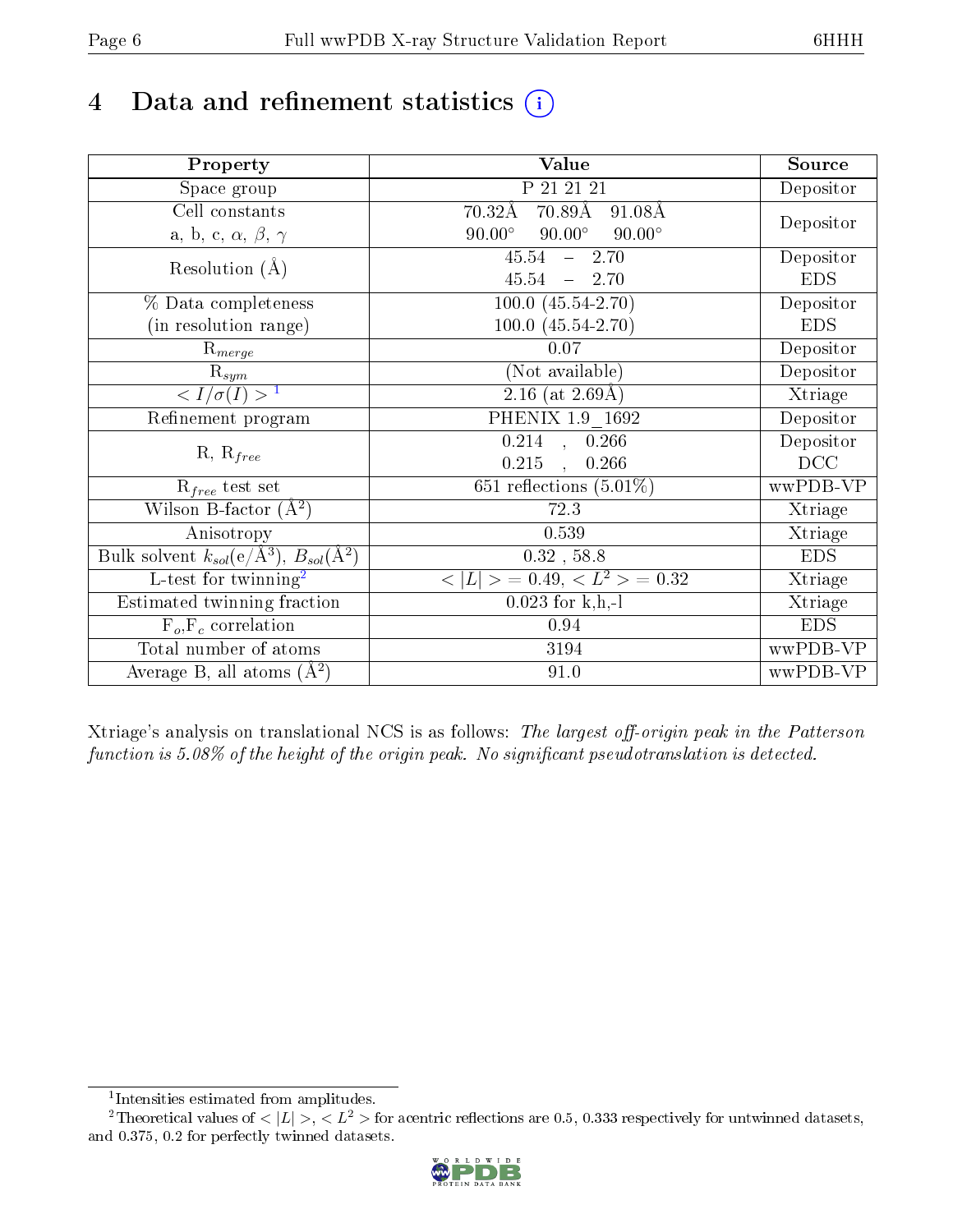## 5 Model quality  $(i)$

### 5.1 Standard geometry (i)

Bond lengths and bond angles in the following residue types are not validated in this section: G4Q

The Z score for a bond length (or angle) is the number of standard deviations the observed value is removed from the expected value. A bond length (or angle) with  $|Z| > 5$  is considered an outlier worth inspection. RMSZ is the root-mean-square of all Z scores of the bond lengths (or angles).

| $Mol$   Chain |      | Bond lengths                    | Bond angles |        |  |
|---------------|------|---------------------------------|-------------|--------|--|
|               |      | RMSZ $ #Z  > 5$ RMSZ $ #Z  > 5$ |             |        |  |
|               | 0.29 | 0/3206                          | 0.45        | 0/4315 |  |

There are no bond length outliers.

There are no bond angle outliers.

There are no chirality outliers.

There are no planarity outliers.

#### 5.2 Too-close contacts  $(i)$

In the following table, the Non-H and H(model) columns list the number of non-hydrogen atoms and hydrogen atoms in the chain respectively. The H(added) column lists the number of hydrogen atoms added and optimized by MolProbity. The Clashes column lists the number of clashes within the asymmetric unit, whereas Symm-Clashes lists symmetry related clashes.

| Mol |      |      |    | Chain   Non-H   H(model)   H(added)   Clashes   Symm-Clashes |
|-----|------|------|----|--------------------------------------------------------------|
|     | 3132 | 3108 | 2C |                                                              |
|     |      |      |    |                                                              |
|     |      |      |    |                                                              |
|     | 194  | 2108 |    |                                                              |

The all-atom clashscore is defined as the number of clashes found per 1000 atoms (including hydrogen atoms). The all-atom clashscore for this structure is 6.

All (39) close contacts within the same asymmetric unit are listed below, sorted by their clash magnitude.

| Atom-1            | Atom-2           | Interatomic<br>distance $(A)$ | <b>Clash</b><br>overlap $(A)$ |
|-------------------|------------------|-------------------------------|-------------------------------|
| 1: A:313: PRO·HG2 | 1 A 357 LEU HD12 | .63                           |                               |

Continued on next page...

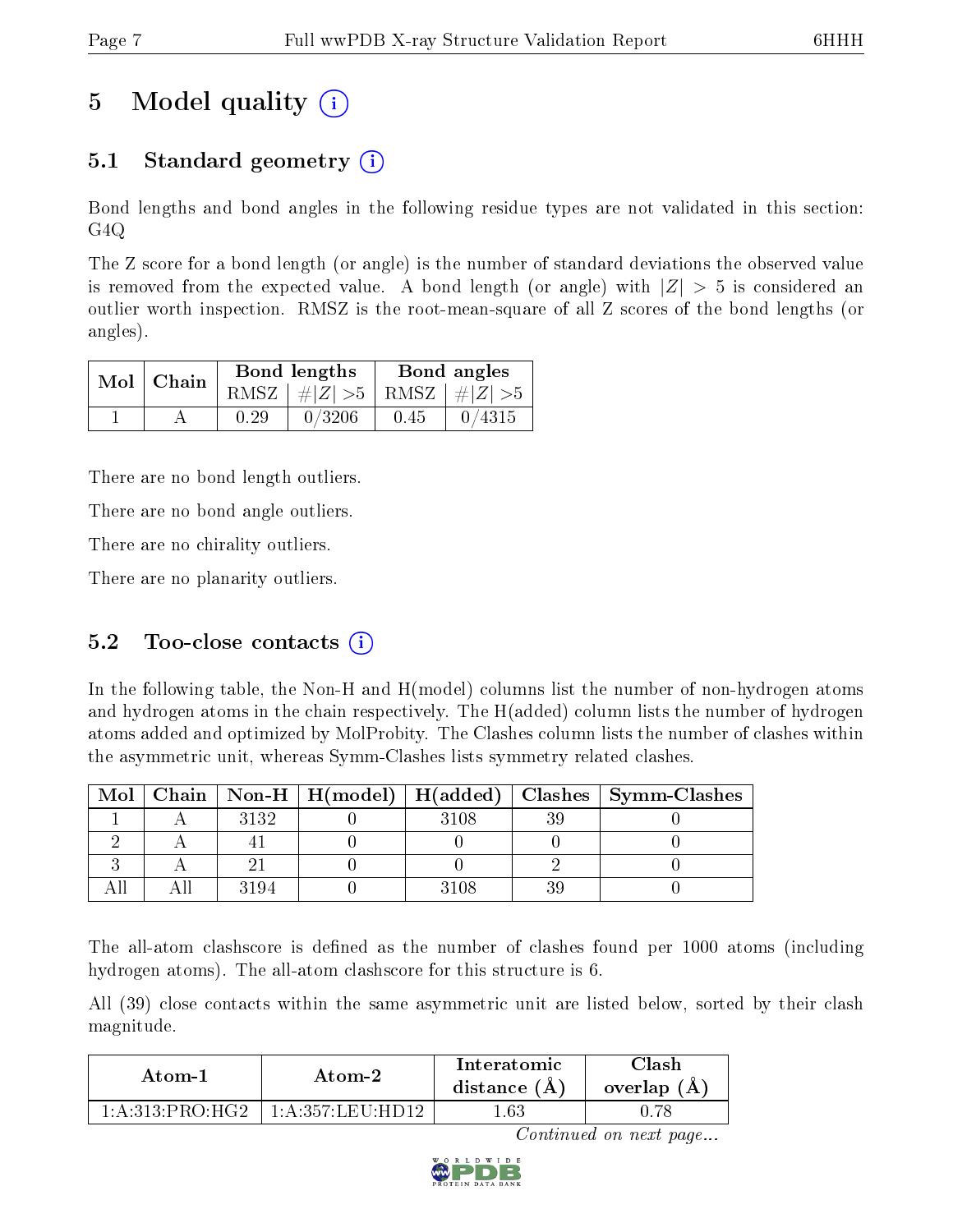| Contribution provided pugues. |                                | Interatomic       | $\overline{\text{Clash}}$ |
|-------------------------------|--------------------------------|-------------------|---------------------------|
| Atom-1                        | Atom-2                         | distance $(A)$    | overlap $(A)$             |
| 1: A:205: SER:O               | 3:A:601:HOH:O                  | 2.01              | 0.77                      |
| 1:A:353:ASP:HB2               | 1:A:356:LYS:HB2                | 1.69              | 0.72                      |
| 1:A:164:VAL:HG23              | 1:A:295:LEU:HD11               | 1.73              | 0.69                      |
| 1: A: 431: SER: OG            | 1:A:432:GLU:OE1                | 2.13              | 0.65                      |
| 1:A:147:MET:SD                | 1:A:152:TYR:OH                 | 2.49              | 0.65                      |
| 1:A:383:LEU:HD21              | 1:A:402:ILE:HD13               | 1.83              | 0.60                      |
| 1:A:235:LEU:HD13              | 1:A:282:LEU:HD11               | $\overline{1.83}$ | 0.59                      |
| 1:A:329:ALA:HA                | 1: A: 332: TRP: HD1            | 1.72              | 0.55                      |
| 1:A:179:LYS:HB3               | 1:A:225:PHE:HB2                | 1.89              | 0.55                      |
| 1: A:76: ARG:HD3              | 1: A: 185: VAL: HG13           | 1.87              | 0.55                      |
| 1:A:314:GLU:HG2               | 1:A:347:LEU:HD13               | 1.89              | 0.53                      |
| 1: A:80:TRP:CD1               | 1: A:81:THR:HG23               | 2.45              | 0.52                      |
| 1:A:432:GLU:N                 | 1:A:432:GLU:OE1                | 2.43              | 0.51                      |
| 1:A:397:GLU:HB2               | 1:A:401:GLU:HG3                | 1.93              | 0.51                      |
| 1: A: 332: TRP: CE3           | 1: A:402: ILE: HD12            | 2.47              | 0.50                      |
| 1: A:377: LYS: NZ             | 3: A:604: HOH:O                | 2.44              | 0.49                      |
| 1: A: 356: LYS: HA            | 1: A:359: GLU:HG2              | 1.95              | 0.49                      |
| 1:A:329:ALA:HA                | 1:A:332:TRP:CD1                | 2.49              | 0.47                      |
| 1:A:4:VAL:HA                  | 1: A:31: ASN:OD1               | 2.15              | 0.46                      |
| 1: A:294: GLY: C              | 1:A:295:LEU:HD12               | 2.36              | 0.46                      |
| 1: A:8: LYS: HE2              | 1:A:98:GLU:HG3                 | 1.98              | 0.45                      |
| 1:A:242:GLU:OE1               | 1:A:249:ARG:NH1                | 2.51              | 0.44                      |
| 1: A: 156: LEU: HB2           | 1: A:164: VAL:HG12             | 1.98              | 0.44                      |
| 1:A:314:GLU:HA                | 1:A:361:ILE:HD11               | 1.99              | 0.44                      |
| 1:A:360:LEU:HD23              | 1:A:364:GLU:HG3                | 1.98              | 0.44                      |
| 1: A:168: LYS: HE2            | 1:A:175:TYR:CZ                 | 2.52              | 0.43                      |
| 1:A:397:GLU:HB3               | 1:A:400:LYS:HB2                | 2.01              | 0.43                      |
| 1:A:249:ARG:HE                | 1:A:253:TYR:HE2                | 1.65              | 0.43                      |
| 1:A:359:GLU:O                 | 1: A: 363:MET:HG2              | 2.19              | 0.43                      |
| 1:A:210:LEU:HD21              | 1:A:260:ALA:HB1                | 1.99              | 0.43                      |
| 1:A:28:LEU:HDI1               | 1:A:42:PRO:HG3                 | 2.01              | 0.42                      |
| 1: A: 163: LYS: HA            | 1:A:295:LEU:HD21               | 2.01              | 0.42                      |
| 1: A:227: MET:HE1             | 1:A:292:ASP:HB3                | 2.01              | 0.42                      |
| 1:A:208:PRO:HB3               | 1: A: 419: LYS: HE3            | 2.01              | 0.42                      |
| 1:A:12:LEU:HD21               | 1: A:99:TRP:NE1                | 2.35              | 0.42                      |
| 1:A:156:LEU:HD21              | 1: A:166:LEU:HB2               | 2.03              | 0.41                      |
| 1: A:360:LEU:HA               | 1:A:364:GLU:HB2                | 2.02              | 0.41                      |
| 1: A:326:TYR:HB2              | 1: A:330: VAL: C <sub>G2</sub> | 2.51              | 0.41                      |

Continued from previous page.

There are no symmetry-related clashes.

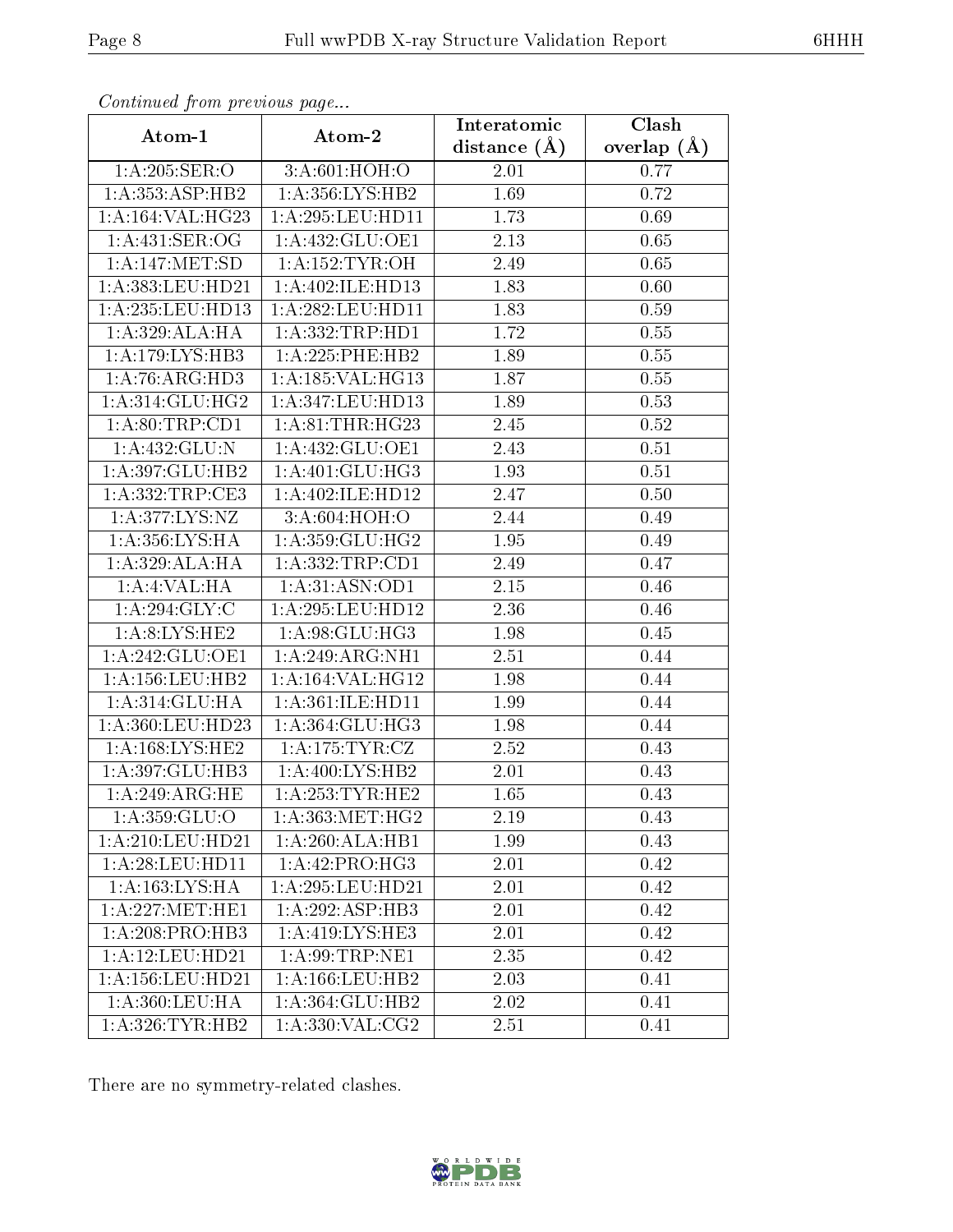#### 5.3 Torsion angles (i)

#### 5.3.1 Protein backbone  $(i)$

In the following table, the Percentiles column shows the percent Ramachandran outliers of the chain as a percentile score with respect to all X-ray entries followed by that with respect to entries of similar resolution.

The Analysed column shows the number of residues for which the backbone conformation was analysed, and the total number of residues.

| Mol   Chain | Analysed                                 |  | Favoured   Allowed   Outliers   Percentiles                |  |
|-------------|------------------------------------------|--|------------------------------------------------------------|--|
|             | $369/446$ (83\%)   357 (97\%)   12 (3\%) |  | $\begin{array}{ c c c c }\n\hline\n100 & 100\n\end{array}$ |  |

There are no Ramachandran outliers to report.

#### $5.3.2$  Protein sidechains  $(i)$

In the following table, the Percentiles column shows the percent sidechain outliers of the chain as a percentile score with respect to all X-ray entries followed by that with respect to entries of similar resolution.

The Analysed column shows the number of residues for which the sidechain conformation was analysed, and the total number of residues.

| $\mid$ Mol $\mid$ Chain | Analysed                                         |  | Rotameric   Outliers   Percentiles |  |  |
|-------------------------|--------------------------------------------------|--|------------------------------------|--|--|
|                         | $\frac{1}{2}$ 336/390 (86%)   332 (99%)   4 (1%) |  | 71 88                              |  |  |

All (4) residues with a non-rotameric sidechain are listed below:

| Mol | Chain | Res | <b>Type</b> |
|-----|-------|-----|-------------|
|     |       | 275 | LEU         |
|     |       | 296 | CYS         |
|     |       | 365 | GLU         |
|     |       | 412 |             |

Some sidechains can be flipped to improve hydrogen bonding and reduce clashes. There are no such sidechains identified.

#### 5.3.3 RNA  $(i)$

There are no RNA molecules in this entry.

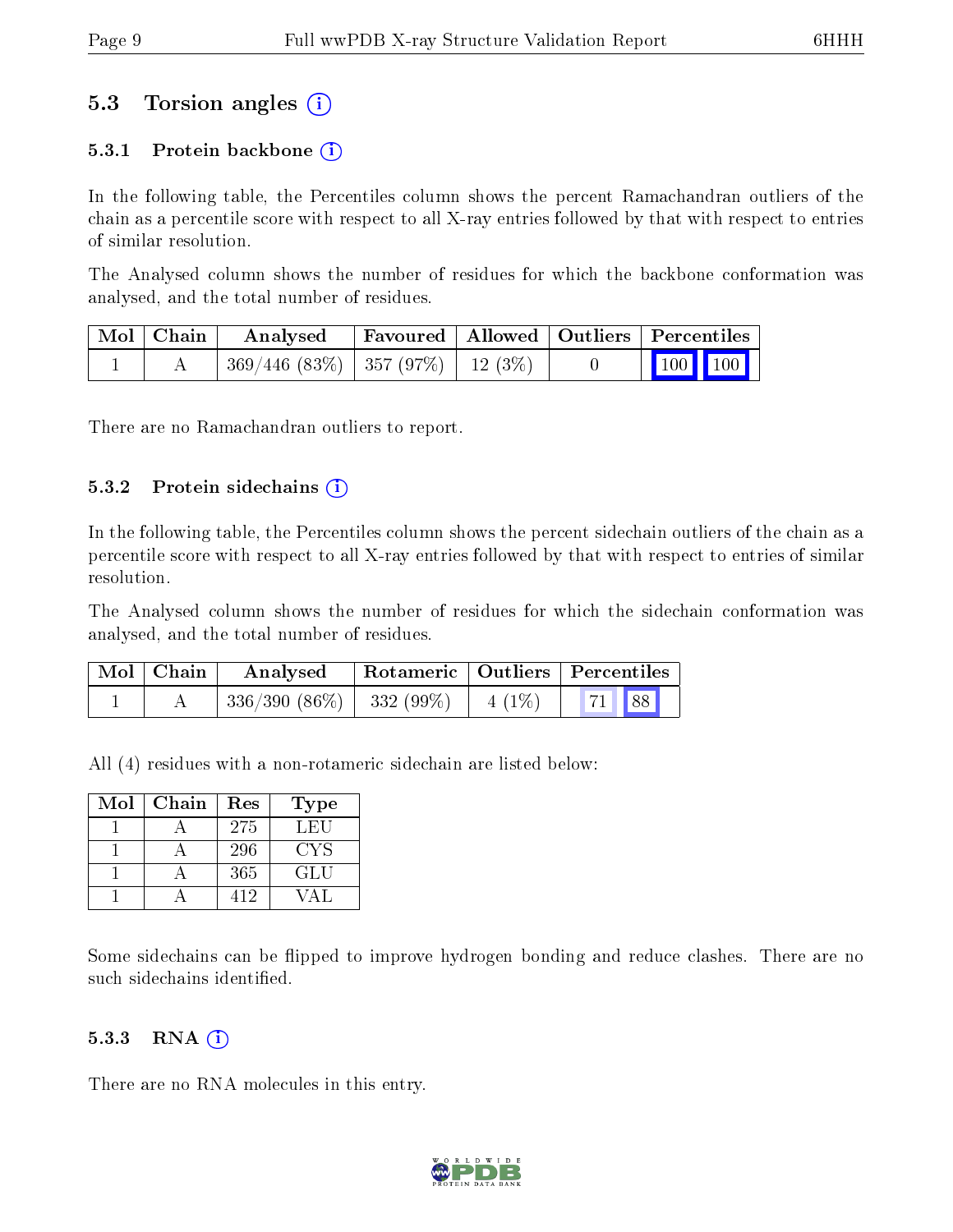#### 5.4 Non-standard residues in protein, DNA, RNA chains (i)

There are no non-standard protein/DNA/RNA residues in this entry.

#### 5.5 Carbohydrates  $(i)$

There are no carbohydrates in this entry.

#### 5.6 Ligand geometry  $(i)$

1 ligand is modelled in this entry.

In the following table, the Counts columns list the number of bonds (or angles) for which Mogul statistics could be retrieved, the number of bonds (or angles) that are observed in the model and the number of bonds (or angles) that are dened in the Chemical Component Dictionary. The Link column lists molecule types, if any, to which the group is linked. The Z score for a bond length (or angle) is the number of standard deviations the observed value is removed from the expected value. A bond length (or angle) with  $|Z| > 2$  is considered an outlier worth inspection. RMSZ is the root-mean-square of all Z scores of the bond lengths (or angles).

| $\mid$ Mol $\mid$ |                  | $\mid$ Type $\mid$ Chain $\mid$ Res $\mid$ Link |     |          | Bond lengths |                                           | Bond angles |                                                                   |
|-------------------|------------------|-------------------------------------------------|-----|----------|--------------|-------------------------------------------|-------------|-------------------------------------------------------------------|
|                   |                  |                                                 |     |          |              |                                           |             | Counts   RMSZ $\mid \#  Z  > 2$   Counts   RMSZ $\mid \#  Z  > 2$ |
|                   | G <sub>4</sub> Q |                                                 | 501 | 45,46,46 | 2.02         | $\vert$ 5 (11\%) $\vert$ 57,64,64 $\vert$ | 1.39        | 7(12%)                                                            |

In the following table, the Chirals column lists the number of chiral outliers, the number of chiral centers analysed, the number of these observed in the model and the number defined in the Chemical Component Dictionary. Similar counts are reported in the Torsion and Rings columns. '-' means no outliers of that kind were identified.

|     |     |                                  | Mol   Type   Chain   Res   Link   Chirals   Torsions | Rings |
|-----|-----|----------------------------------|------------------------------------------------------|-------|
| G4Q | 501 | <b><i><u>Participate</u></i></b> | $\frac{4/22/32/32}{10/6/6/6}$                        |       |

All (5) bond length outliers are listed below:

| $\text{Mol}$   | $\mid$ Chain $\mid$ | $\mid$ Res | Type             | Atoms            |         | Observed $(A)$ | Ideal(A) |
|----------------|---------------------|------------|------------------|------------------|---------|----------------|----------|
| 2              |                     | 501        | G4Q              | CAQ-CAI          | $-7.54$ | 1.40           | 1.49     |
| $\overline{2}$ |                     | 501        | G <sub>4</sub> Q | $+$ CAW-CAT $^+$ | $-6.87$ | 1.39           | 1.51     |
|                |                     | 501        | G4Q              | CAH-CAK          | $-4.89$ | 1.40           | 1.49     |
|                |                     | 501        | G4Q              | CAC-NAB          | 4.20    | 1.40           | 1.33     |
|                |                     | 501        | G4Q              | CBG-NBJ          | $-3.53$ | 1.34           | 1.41     |

All (7) bond angle outliers are listed below:

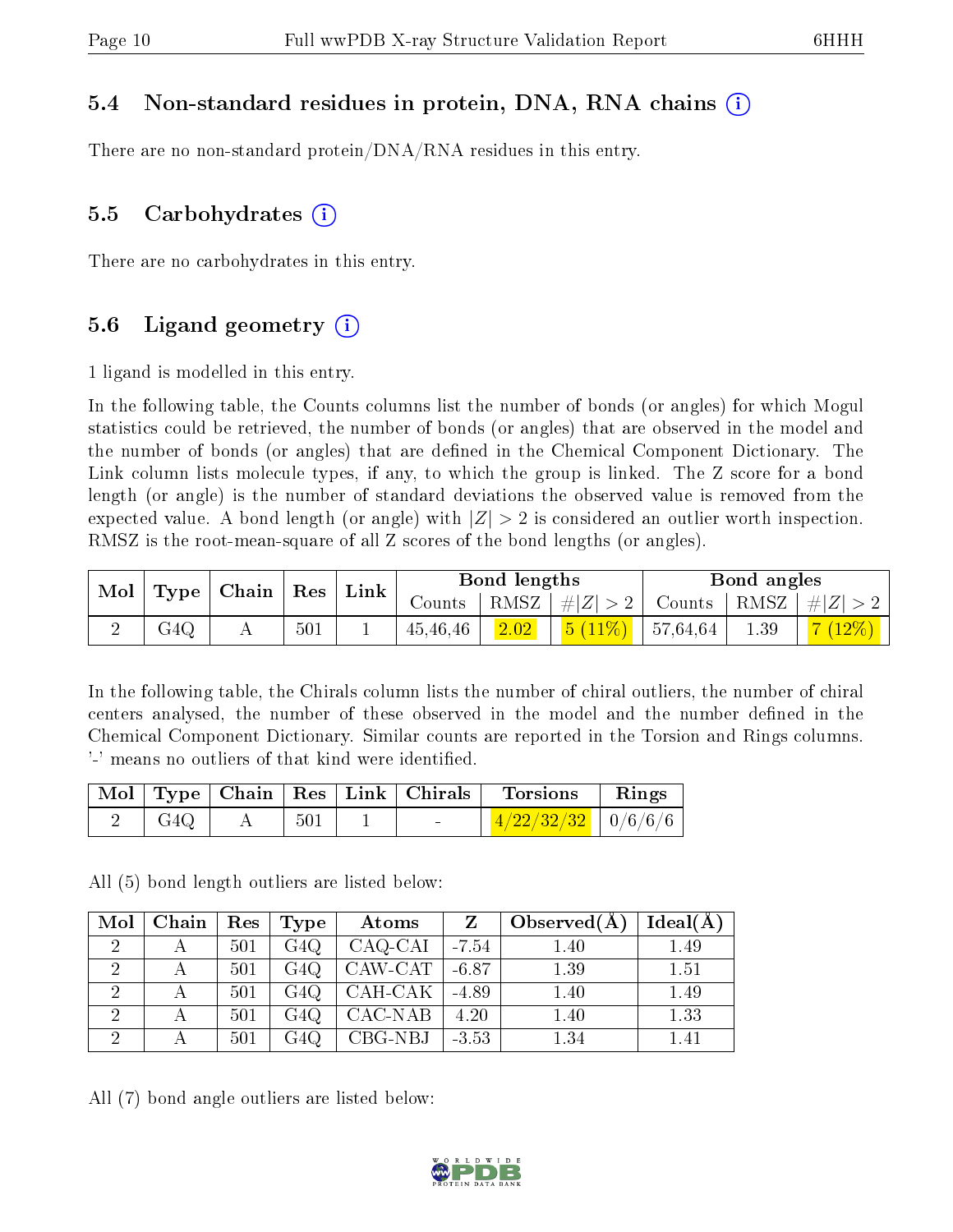| Mol            | Chain | Res | Type             | Atoms       | Z       | Observed $(°)$ | Ideal(°) |
|----------------|-------|-----|------------------|-------------|---------|----------------|----------|
| 2              | А     | 501 | G4Q              | CAD-CAE-NAJ | $-5.04$ | 120.86         | 123.60   |
| 2              | А     | 501 | G4Q              | CBG-NBJ-CBK | $-4.10$ | 120.33         | 127.50   |
| 2              | А     | 501 | G4Q              | CAZ-NBA-CBB | 3.93    | 120.18         | 111.52   |
| 2              | А     | 501 | G <sub>4</sub> Q | CAH-CAG-CAD | $-2.89$ | 118.40         | 122.85   |
| $\overline{2}$ | А     | 501 | G4Q              | CAF-CAA-NAB | $-2.67$ | 121.18         | 123.81   |
| $\mathcal{D}$  | А     | 501 | G4Q              | CAW-NAX-CBC | $-2.66$ | 105.14         | 111.06   |
| $\overline{2}$ | А     | 501 | G4Q              | CAI-NAJ-CAE | 2.06    | 121.45         | 117.27   |

There are no chirality outliers.

All (4) torsion outliers are listed below:

|     | $Mol$   Chain | Res  | Type | Atoms           |
|-----|---------------|------|------|-----------------|
| 2   |               | 501  | G4Q  | CBF-CBG-NBJ-CBK |
| 9   |               | 501  | G4Q  | CBH-CBG-NBJ-CBK |
|     |               | -501 | G4Q  | OBM-CBK-CBL-CBN |
| - 1 |               | 501  | G4Q  | NBJ-CBK-CBL-CBN |

There are no ring outliers.

No monomer is involved in short contacts.

The following is a two-dimensional graphical depiction of Mogul quality analysis of bond lengths, bond angles, torsion angles, and ring geometry for all instances of the Ligand of Interest. In addition, ligands with molecular weight > 250 and outliers as shown on the validation Tables will also be included. For torsion angles, if less then 5% of the Mogul distribution of torsion angles is within 10 degrees of the torsion angle in question, then that torsion angle is considered an outlier. Any bond that is central to one or more torsion angles identified as an outlier by Mogul will be highlighted in the graph. For rings, the root-mean-square deviation (RMSD) between the ring in question and similar rings identified by Mogul is calculated over all ring torsion angles. If the average RMSD is greater than 60 degrees and the minimal RMSD between the ring in question and any Mogul-identified rings is also greater than 60 degrees, then that ring is considered an outlier. The outliers are highlighted in purple. The color gray indicates Mogul did not find sufficient equivalents in the CSD to analyse the geometry.

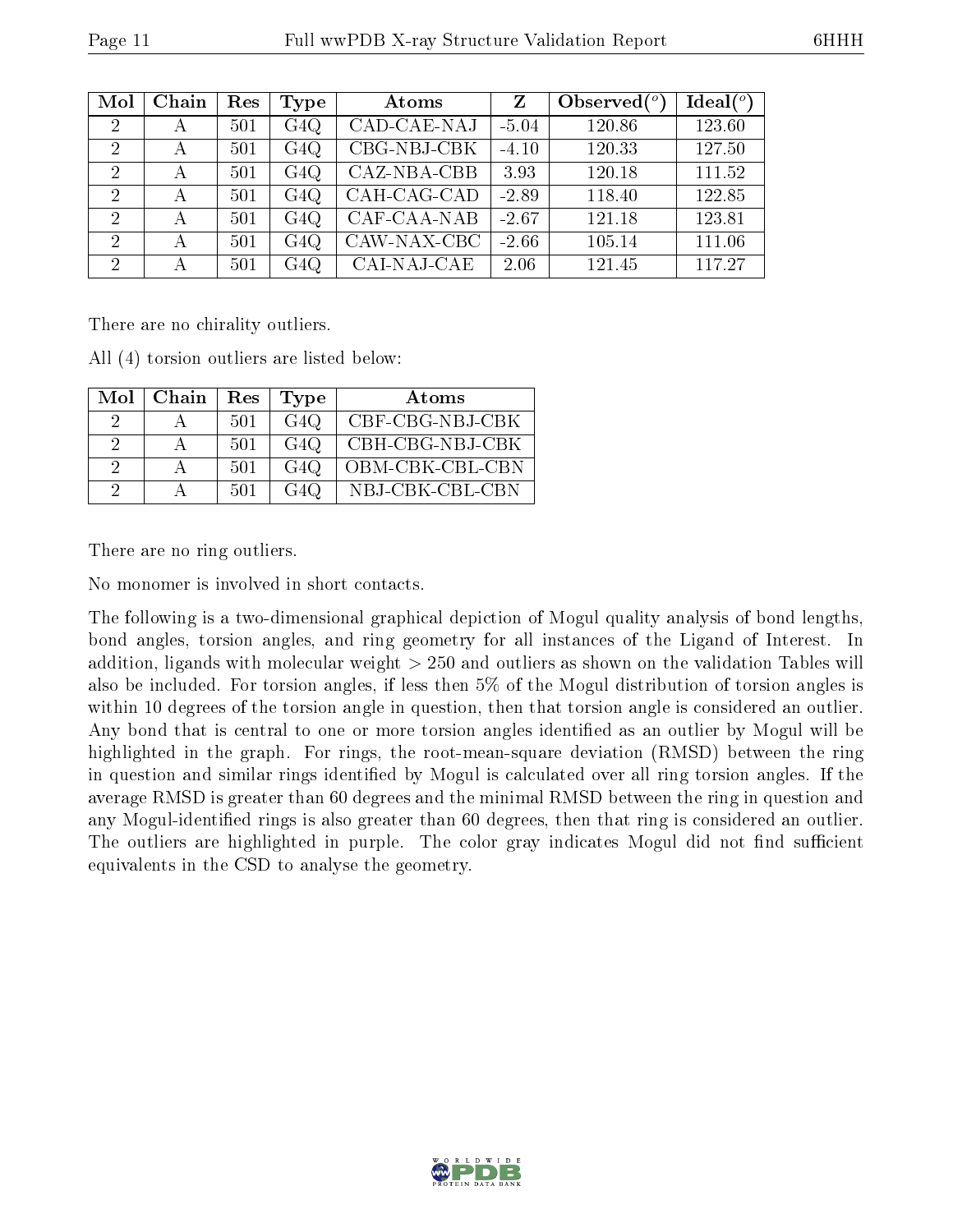

### 5.7 [O](https://www.wwpdb.org/validation/2017/XrayValidationReportHelp#nonstandard_residues_and_ligands)ther polymers (i)

There are no such residues in this entry.

### 5.8 Polymer linkage issues (i)

There are no chain breaks in this entry.

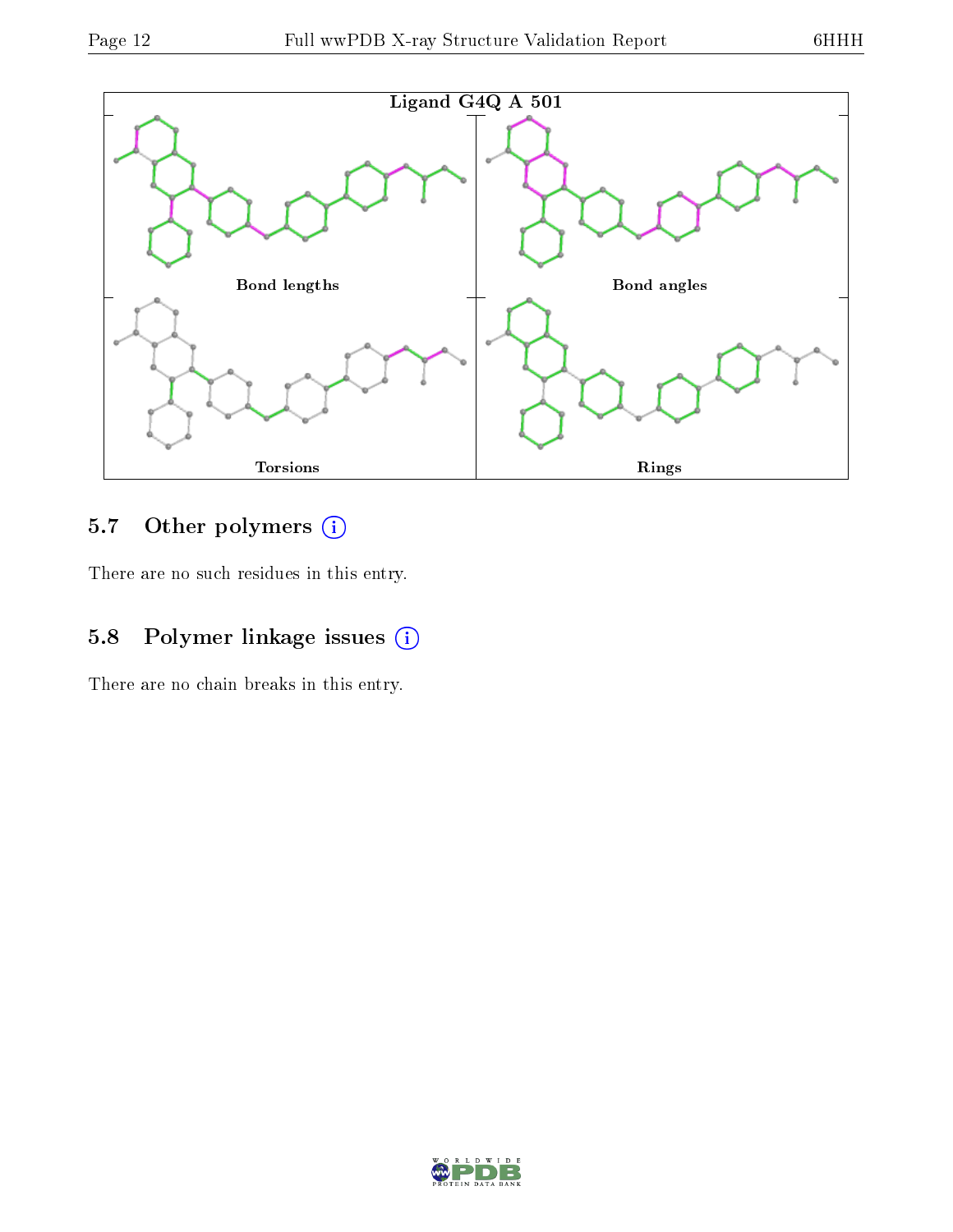## 6 Fit of model and data  $(i)$

### 6.1 Protein, DNA and RNA chains  $(i)$

In the following table, the column labelled  $#RSRZ> 2'$  contains the number (and percentage) of RSRZ outliers, followed by percent RSRZ outliers for the chain as percentile scores relative to all X-ray entries and entries of similar resolution. The OWAB column contains the minimum, median,  $95<sup>th</sup>$  percentile and maximum values of the occupancy-weighted average B-factor per residue. The column labelled ' $Q< 0.9$ ' lists the number of (and percentage) of residues with an average occupancy less than 0.9.

| $\mid$ Mol $\mid$ Chain | Analysed     | $<$ RSRZ $>$ | $\#\text{RSRZ}\text{>2}$ |  | $OWAB(A^2)$ $ $ Q<0.9                |  |
|-------------------------|--------------|--------------|--------------------------|--|--------------------------------------|--|
|                         | 379/446(84%) | 0.42         |                          |  | 27 (7%)   16   14   47, 86, 143, 184 |  |

All (27) RSRZ outliers are listed below:

| Mol            | Chain              | Res              | Type                    | $\text{RSR}{}$   |
|----------------|--------------------|------------------|-------------------------|------------------|
| $\overline{1}$ | $\overline{A}$     | 110              | <b>LEU</b>              | $\overline{5.3}$ |
| $\overline{1}$ | $\overline{\rm A}$ | $20^{-}$         | $\overline{\text{LYS}}$ | $\overline{4.5}$ |
| $\overline{1}$ | $\overline{A}$     | 350              | <b>TYR</b>              | $\overline{4.5}$ |
| $\overline{1}$ | $\overline{A}$     | 200              | $AR\overline{G}$        | 4.4              |
| $\overline{1}$ | $\overline{A}$     | $\overline{59}$  | $\overline{\text{GLN}}$ | $\overline{3.6}$ |
| $\overline{1}$ | $\overline{A}$     | 41               | $\rm{ARG}$              | $\overline{3.5}$ |
| $\overline{1}$ | $\overline{A}$     | $\overline{2}$   | <b>SER</b>              | 3.4              |
| $\overline{1}$ | $\overline{A}$     | 40               | GLU                     | 3.4              |
| $\overline{1}$ | $\overline{\rm A}$ | 42               | $\overline{\text{PRO}}$ | $\overline{3.2}$ |
| $\overline{1}$ | $\overline{A}$     | $\overline{151}$ | $\overline{\text{GLU}}$ | $\overline{3.1}$ |
| $\overline{1}$ | $\overline{\rm A}$ | $\overline{311}$ | $\overline{\text{GLY}}$ | $\overline{3.1}$ |
| $\overline{1}$ | $\overline{\rm A}$ | $\overline{44}$  | $\overline{\text{ASP}}$ | $\overline{3.1}$ |
| $\overline{1}$ | $\overline{A}$     | $\overline{26}$  | <b>TYR</b>              | $\overline{3.1}$ |
| $\overline{1}$ | $\overline{\rm A}$ | 358              | $\overline{\rm{PHE}}$   | 2.9              |
| $\overline{1}$ | $\overline{A}$     | 349              | PHE                     | $\overline{2.8}$ |
| $\overline{1}$ | $\overline{A}$     | $\overline{38}$  | <b>TYR</b>              | $\overline{2.7}$ |
| $\overline{1}$ | $\overline{A}$     | $20\overline{2}$ | <b>LEU</b>              | $\overline{2.4}$ |
| $\overline{1}$ | $\overline{A}$     | $\overline{43}$  | $\overline{\text{GLN}}$ | $\overline{2.2}$ |
| $\overline{1}$ | $\overline{\rm A}$ | 439              | $\overline{\text{ASP}}$ | $\overline{2.2}$ |
| $\overline{1}$ | $\overline{\rm A}$ | $\overline{17}$  | GLU                     | $\overline{2.2}$ |
| $\overline{1}$ | $\overline{A}$     | $\overline{21}$  | <b>THR</b>              | $\overline{2.1}$ |
| $\overline{1}$ | $\overline{A}$     | $\overline{315}$ | <b>TYR</b>              | $\overline{2.1}$ |
| $\overline{1}$ | $\overline{\rm A}$ | 366              | ILE                     | $\overline{2.1}$ |
| $\overline{1}$ | $\overline{\rm A}$ | 5                | $\overline{\rm ALA}$    | $\overline{2.1}$ |
| $\overline{1}$ | $\overline{A}$     | 184              | $\overline{\text{GLU}}$ | $2.\overline{1}$ |
| $\overline{1}$ | $\overline{\rm A}$ | 372              | $\overline{\text{LEU}}$ | 2.0              |
| $\overline{1}$ | $\overline{\rm A}$ | $\overline{75}$  | ILE                     | 2.0              |

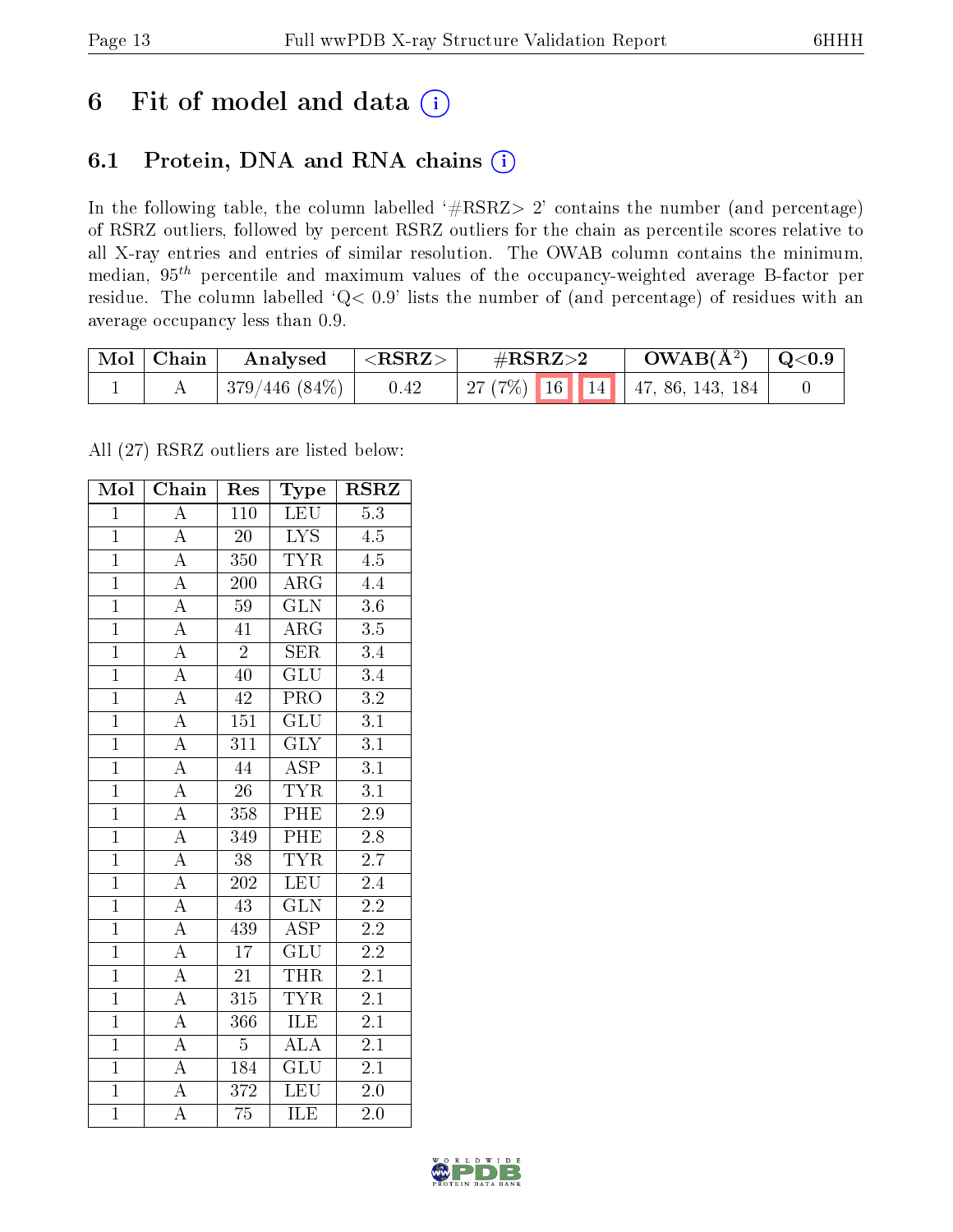### 6.2 Non-standard residues in protein, DNA, RNA chains (i)

There are no non-standard protein/DNA/RNA residues in this entry.

### 6.3 Carbohydrates  $(i)$

There are no carbohydrates in this entry.

### 6.4 Ligands  $(i)$

In the following table, the Atoms column lists the number of modelled atoms in the group and the number defined in the chemical component dictionary. The B-factors column lists the minimum, median,  $95<sup>th</sup>$  percentile and maximum values of B factors of atoms in the group. The column labelled  $Q < 0.9$ ' lists the number of atoms with occupancy less than 0.9.

|       |  |  | $\boxed{\text{ Mol}}$ Type   Chain   Res   Atoms $\boxed{\text{RSCC}}$   RSR   B-factors( $\AA^2$ )   Q<0.9 |  |
|-------|--|--|-------------------------------------------------------------------------------------------------------------|--|
| ' G4Q |  |  | $A = \begin{bmatrix} 501 & 41/41 & 0.95 & 0.17 & 32,51,77,86 \end{bmatrix}$                                 |  |

The following is a graphical depiction of the model fit to experimental electron density of all instances of the Ligand of Interest. In addition, ligands with molecular weight  $> 250$  and outliers as shown on the geometry validation Tables will also be included. Each fit is shown from different orientation to approximate a three-dimensional view.